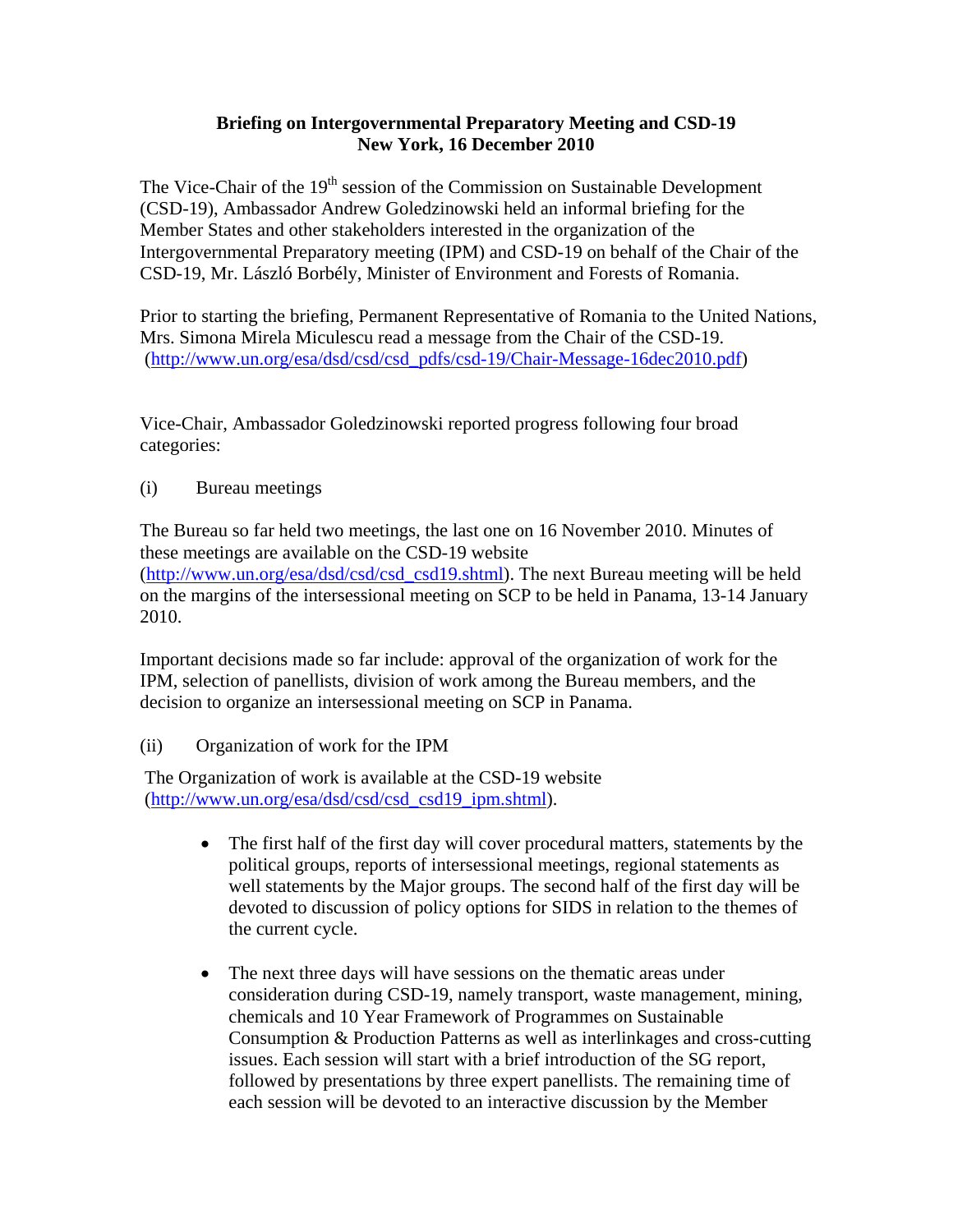States and other stakeholders on policy options and practical measures to address the thematic specific challenges.

- On the morning of the last day, there will be two Multistakeholder dialogues –on advancing the implementation of sustainable development and on expectations from CSD-19 within the context of Rio+20, given the apparent linkages between the themes of current cycle and green economy
- In the afternoon, the Chair's Summary (Draft Negotiating Text) will be introduced followed by factual comments, and adoption of the IPM report.
- (iii) Intersessional meetings

Several intersessional meetings have been organized and will be organized in order to contribute to the deliberations in CSD-19 and its IPM.

- In the area of Transport, two meetings took place. First, a Senior Expert Group Meeting from  $10 - 11$  November 2010 in Santiago, Chile. Second, the  $5<sup>th</sup>$  Meeting of the Regional EST (Environmentally Sustainable Transport) Forum in Asia from 23 – 25 August 2010 in Bangkok, Thailand.
- In the area of Waste Management two meetings have been organized—one in Malaysia from 4-6 October 2010, and the other in Morocco from 25-26 November 2010. Another important meeting is scheduled to take place from 16 to 18 February 2011 in Japan.
- Intersessional meeting on SCP will take place in Panama on 13-14 January 2011 which will be attended by all Bureau members.
- In the area of Mining, a meeting of the Intergovernmental Forum on Mining took place from 1-4 November 2010 in Geneva.

Reports of these meetings will be presented at the IPM by countries who hosted these meetings and reports from these meetings will also be available as part of documentation for IPM and CSD-19.

(iv) Activities of the Major groups

Major Groups have submitted priorities for action for the themes to be considered by the current session and contributed inputs to the preparation of SG reports. Some of them will also be participating in the SCP intersessional meeting in Panama. The Bureau plans to have a dialogue with them during the IPM.

The Vice-Chair then invited the Secretariat, represented by Ms. Kathleen Abdalla, Chief of the Emerging Issues Branch, to report on **the status of reports for IPM and CSD-19**